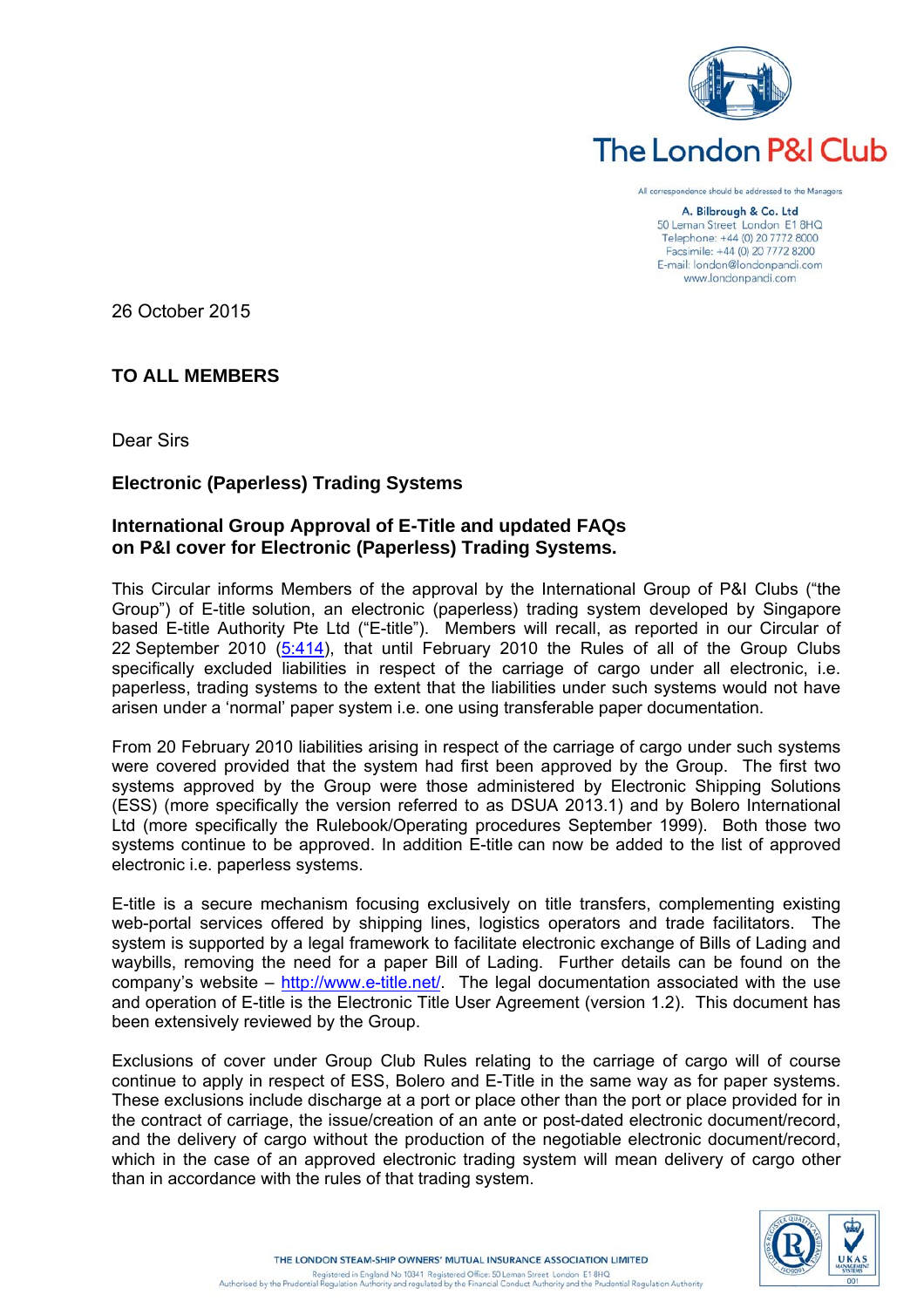As with previous electronic systems, it would be helpful to the Group, in monitoring the use and development of these three systems, if Members who are using any of them would advise the Club of any benefits or difficulties which they encounter, legal or practical, in the operation of the systems.

A copy of the updated FAQs on P&I cover for electronic (paperless) trading systems is attached.

Yours faithfully A BILBROUGH & CO LTD (MANAGERS)

All Clubs in the Group have issued a similar circular.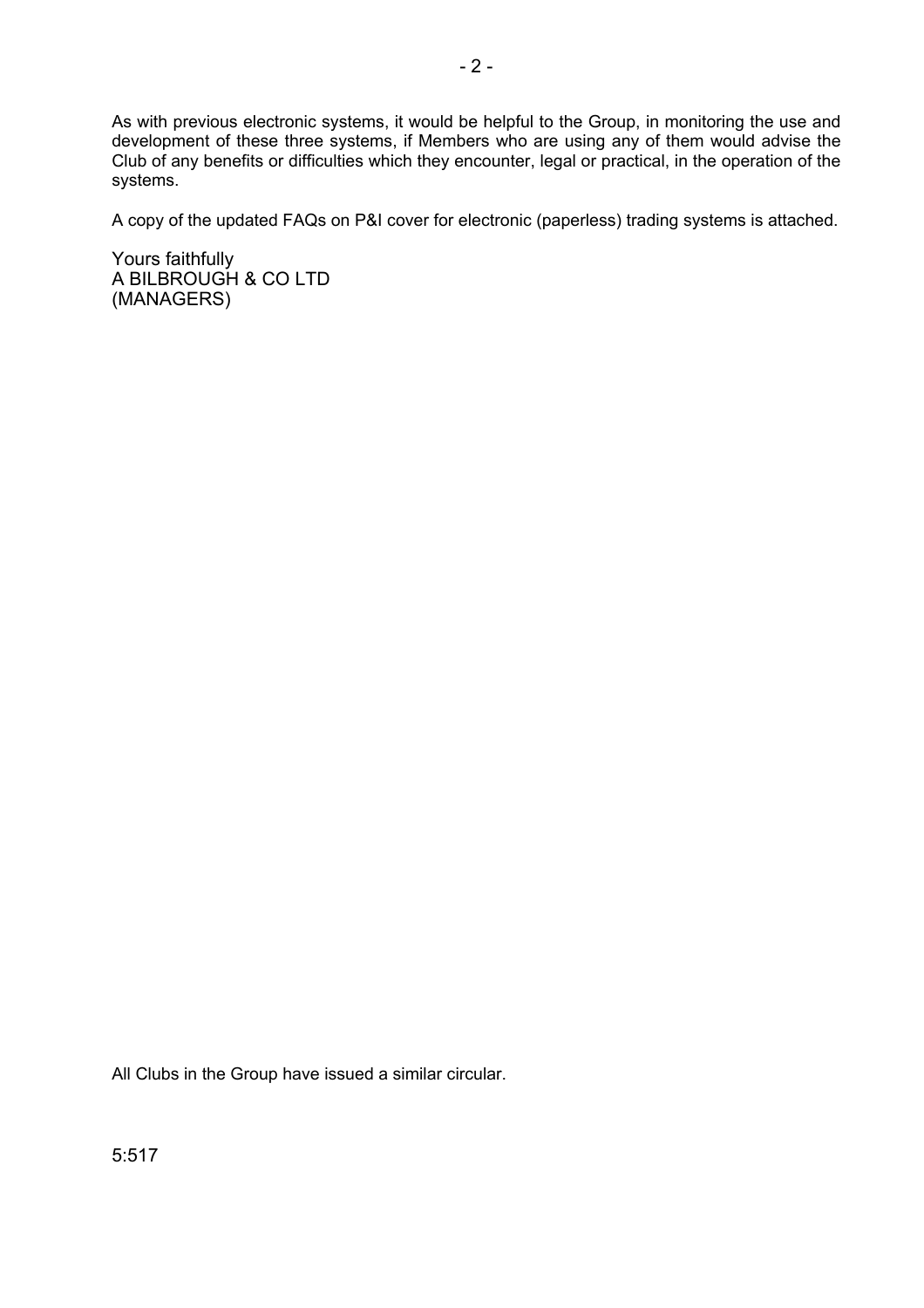# **PAPERLESS TRADING (ELECTRONIC BILLS OF LADING)**

## **International Group of P&I Clubs Frequently Asked Questions ("FAQs")**

#### **October 2015**

These FAQs should be read in conjunction with the attached Circular. They respond to queries received by the Club regarding the use of paperless trading systems and electronic bills of lading and any potential consequences for P&I cover.

Members requiring further information on electronic bills of lading should direct them to their usual contact at the Club.

## **1. What is the position of the International Group of P&I Clubs with regard to paperless trading?**

The position is set out in the attached circular Electronic (Paperless) Trading Systems – Electronic Shipping Solutions, Bolero International Ltd and E-title.

In considering the use of a trading system that features electronic bills of lading, the Clubs wish to ensure that such a system ensures performance of the three functions of a bill of lading which customarily underpin P&I cover, namely: as a receipt, as a document of title, and as a contract of carriage which incorporates the Hague or Hague-Visby Rules.

#### **2. In the light of this circular, do I have P&I cover for liabilities arising under any electronic bills of lading?**

- (a) Yes, cover is available for P&I liabilities arising under any electronic bills of lading to the extent these liabilities would also have arisen under paper bills of lading.
- (b) To the extent these liabilities would have arisen because an electronic bill of lading has been used instead of a paper bill of lading, cover is discretionary unless the electronic trading system has been approved by the International Group.

## **3. Have any systems been approved by the Club/International Group?**

The three systems approved by the International Group are those set out in the attached circular and paragraph 1 above:

- (a) Electronic Shipping Solutions DSUA 2009.3 and DSUA 2013.1 ("ESS");
- (b) Bolero International Ltd Rulebook/Operating Procedure 1999 ("Bolero"); and
- (c) E-title (The Electronic Title User Agreement (version 1.2)

It is always advisable to check that the system preferred bears the correct designation and is the approved version.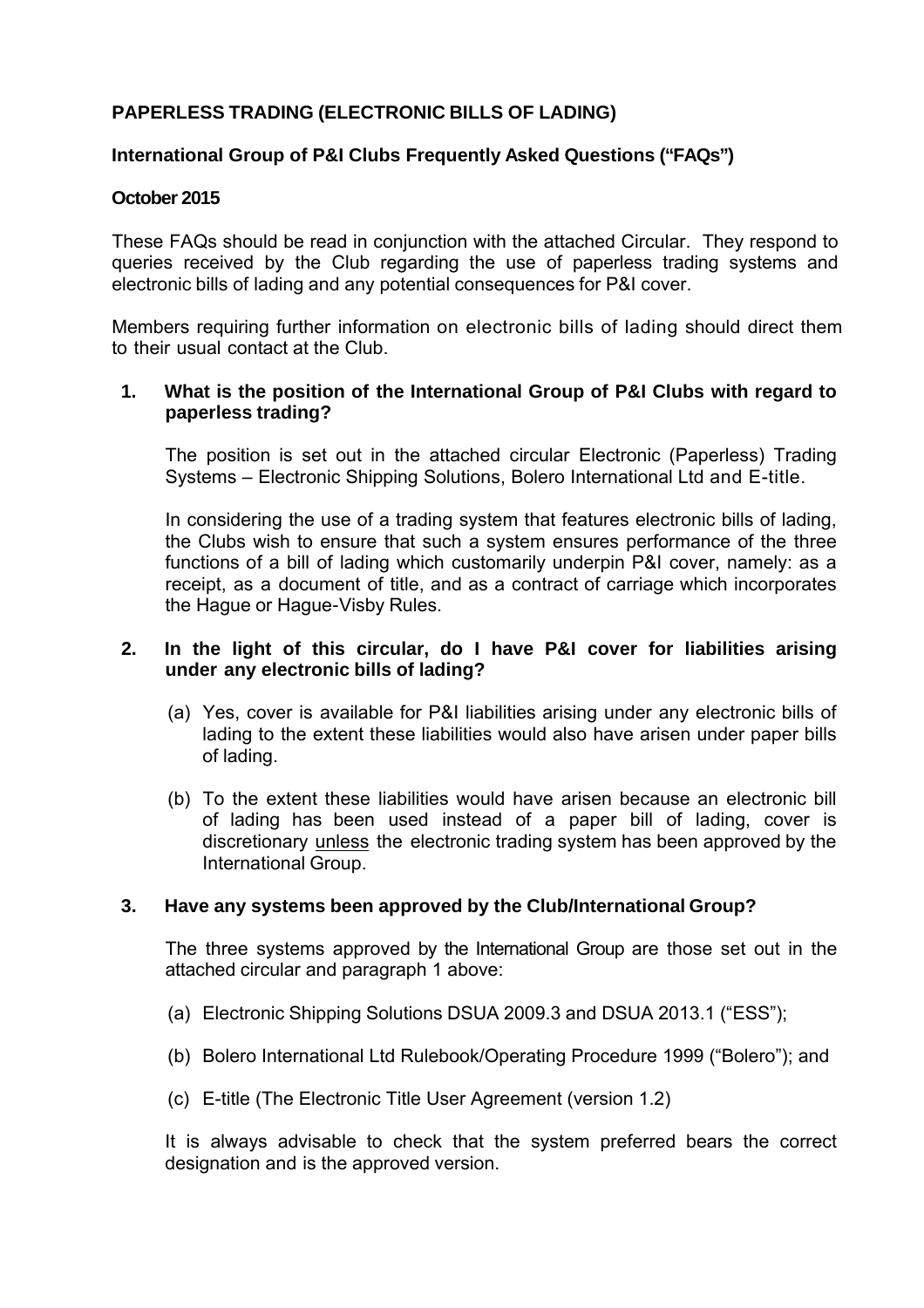## **4. Is my position in respect of cover better protected when using one of these approved systems, than another electronic system which has not been approved?**

Yes. You will have Club cover for P&I liabilities arising out of the use of one of the approved systems and thereby avoid exposure to the risks connected with the use of non-approved systems as described in Q5 below. However it is important to note that all exceptions and exclusions under the Club Rules continue to apply (as they would with a paper bill of lading). This includes exclusions of cover relating to the carriage of goods, such as:

- The issue or creation of an electronic document/record with a description of the cargo or its condition known to be incorrect;
- Short delivery where an electronic document/record is issued or created for an amount of cargo greater than that known to have been loaded;
- Discharge at a port or place other than the port or place provided for in the contract of carriage;
- The issue or creation of an ante or post-dated electronic document/record; and
- Delivery of the cargo without production of the negotiable electronic document/record.

## **5. What might the risks be if I use an unapproved electronic system?**

The risk is the one set out in the answer to question 1 above i.e. that the electronic system is not recognised as performing all the functions that a paper bill of lading would have performed. One example could be that an unapproved system is found, when challenged legally, not to transfer rights in goods in the manner that the creators of the system intended. This may give rise to a dispute about ownership and mis-delivery of the cargo. Another example could be if the Hague or Hague-Visby Rules have not been effectively incorporated into the electronic bill of lading. If it is found that in each case the liability has arisen because of the use of the electronic system, then that will not be covered within normal P&I cover. However, it may be covered at the discretion of Club Boards.

#### **6. Are there any other liabilities I could incur in using electronic bills of lading?**

Members should be aware that participation in an electronic trading system may require entering into a contract with the system operator (ESS, Bolero or E-title or a non approved system provider), which contract can include obligations to maintain minimum IT standards to access and use the electronic system and to use the electronic system only as permitted by the user agreements. The user agreements usually also contain undertakings of confidentiality. If broken these obligations could give rise to contractual liabilities under the user agreement to other users and the operator of the electronic bill of lading system. These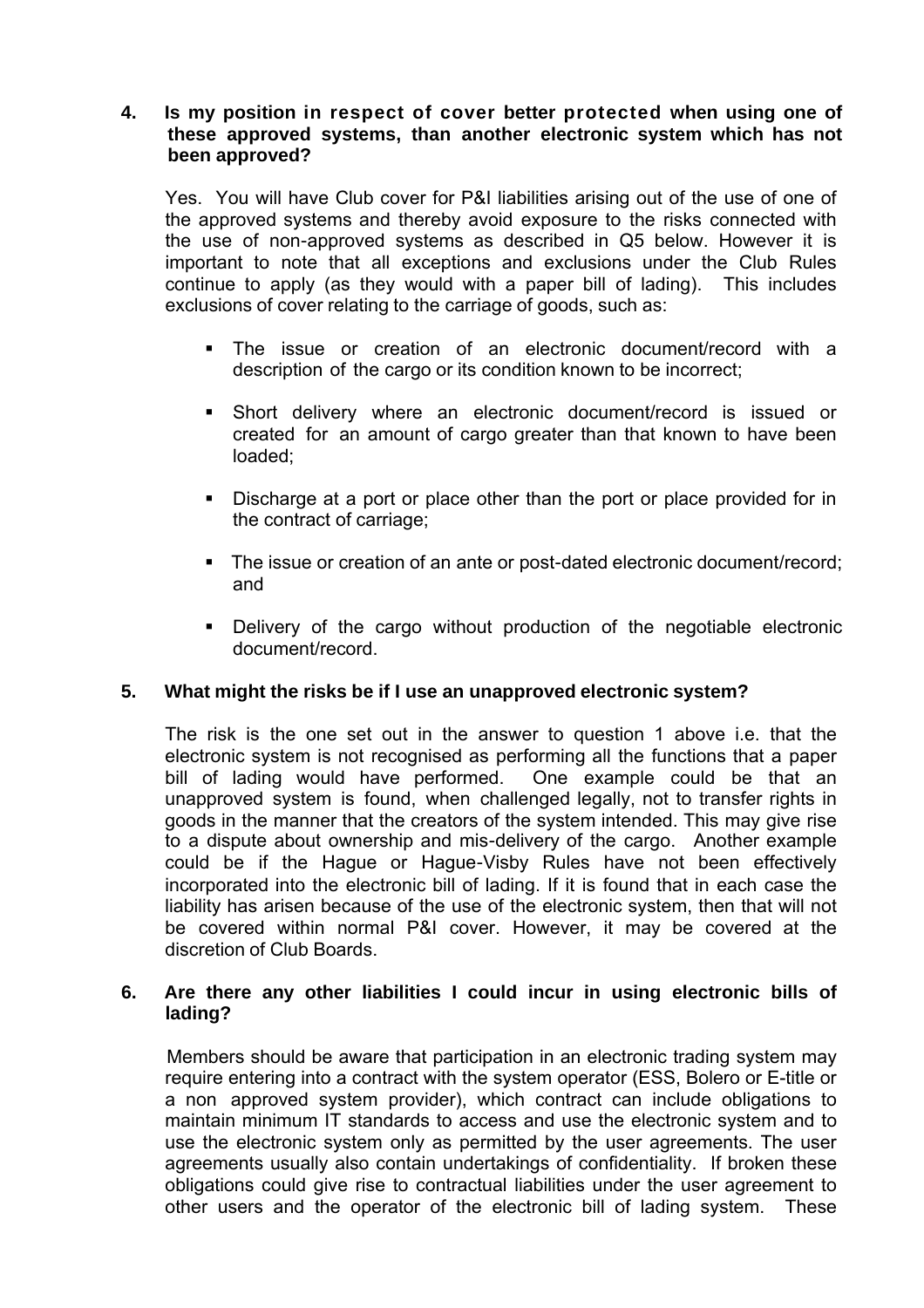liabilities are no different to those contained in for instance, software agreement or other IT application agreements and would fall outside P&I cover.

#### **7. Is there an insurance which can cover me for these obligations?**

These are non-marine risks for which may be covered by your own business insurances. This is something which you can check with your non-marine business insurance broker. These risks, in insurance terms, may be described as "cyber-risks" or business risks.

## **8. If I am considering using one of the three approved systems and I wish to look into the Bolero Rule Book ESS User Agreement or E-title User Agreement, how can I obtain a copy?**

The party inviting you to use this system should provide this for you, or put you in touch with ESS, Bolero or E-title.

## **9. Do I need to ask you to check and approve the Rule Book or User Agreement of an approved system?**

No. The International Group has approved these documents (as long as they are unamended and match the titles set out in the circular) as acceptable.

#### **10. If I am considering using an unapproved system will the Club review the documents?**

It is for you to satisfy yourself as to the manner in which the system operates. The Club cannot currently "approve" systems other than through the IG mechanism for doing so. Unapproved system operators can of course approach the IG Secretariat for approval, and the matter would then be considered by the appropriate sub-committee comprised of Club representatives, but this is not a quick or immediate procedure.

#### **11. Electronic systems are based on specific contractual terms rather than statutes and treaties. Is there a risk when using an approved system that the contract of carriage will not be subject to the Hague or Hague-Visby Rules and that I might therefore be deprived of my P&I cover?**

No, the contractual terms for the three approved systems make clear that any convention, treaty or national law that would have been applicable to carriage under a paper bill of lading will equally govern the carriage using an electronic document or record. Thus, so long as the carriage is subject to Hague or Hague Visby Rules by reference to the terms and conditions incorporated into the electronic document/record and/or by application of convention or national law as if a paper bill of lading had been issued then there should be no problem with Club cover.

If the carriage is compulsorily subject to another liability regime like the Hamburg Rules then again Club cover will remain in place as it would if the carriage were under a paper bill of lading.